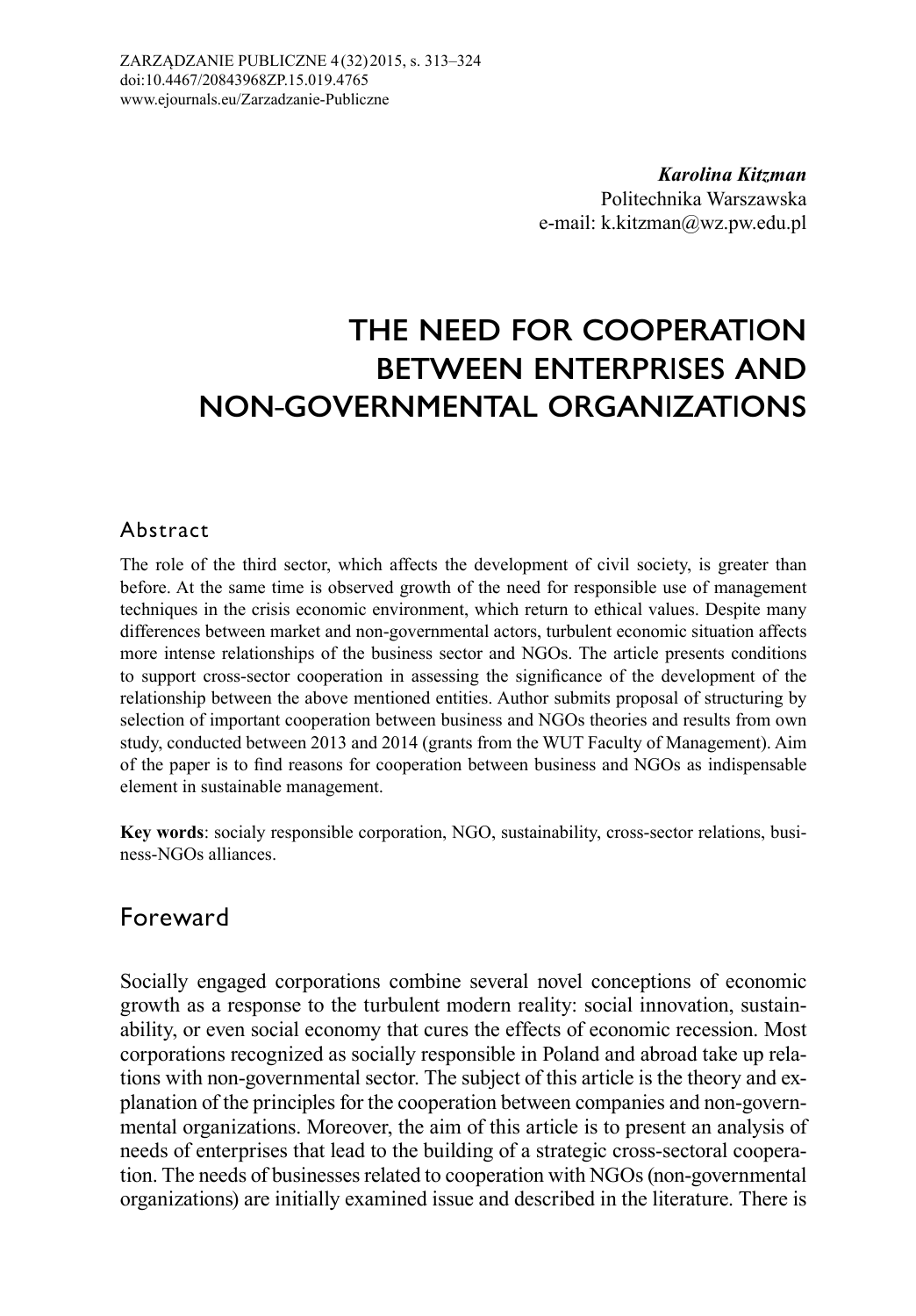no comprehensive studies since this question is complex. Companies working with leading NGOs relationships that are not purely related to their goal of generating profit. In the case of NGOs goal is more clearly arranged, because their motivation is to obtain financial support [Przewłocka, Adamiak, Herbst, 2013]. Polish companies that already work with non-governmental organizations, are not very large group, however, they begin to be visible, and to recover the costs invested in their image and relations with customers and partners. So they have the first experience, and in some cases even decades of collaboration in the field of cooperation with NGOs [Karwacka, Kitzman, 2014]. These are corporations, mostly international, taken over with a group of about 500 companies operating in Poland, which also are active in the area of CSR (Corporate Social Responsibility), however not all companies that have CSR policies must cooperate with NGOs (Own quantitative study, 2014. Selected companies that participated in the survey: BP, IKEA, UPC, PWC and other companies that reserved their names for publication).

Recent research cooperation between the public and voluntary sectors, show that the relationship between these sectors are the domain of those companies that are socially responsible and those NGOs, which are consistent with the field of activity of business partners social interests. The literature on cross-sector relations examines the relationship of entities that cooperate to their mutual benefit, the most recent publications draw attention to the development of the whole industry innovation based on collaboration between business and institutions representing the interests of consumers with different specific groups that are usually NGOs. These organizations represent the interests of specific groups: the disabled, senior citizens or consumers of postcolonial countries. Moreover NGOs represent spirit of active and altruistic civilians and are a well-established tool of association on issues of importance to society.

Research on collaboration with NGOs is important for civil society, which results from the role of NGOs. The NGO sector is perceived as the source for providing ways for solving social problems, maintaining market principles and helping the weakest at the same time. The most important economic concepts that explain the existence of social organizations include the concept developed by B.A. Weisbrodt [Weisbrodt, 1985]. In the literature it is referred to as the concept of a free market and government failure in meeting the needs of the society [Leś, 1998]. From the business point of view, a market failure is not the direct reason which drives market players to collaborate with NGOs, but it gives rise to social problems and the establishment of NGOs. Social problems force businesses to make strategic decisions that involve collaboration with NGOs. Consequently, these organizations become important stakeholders of businesses [Visser, 2011]. The concept of market failure combined with the concept of social innovation put strong emphasis on the likely direction of collaboration development at the interface between the business and NGO sectors. Business-NGO collaboration seems to be the remedy for the changing and turbulent environment of corporations that may thus stand better chances to survive the series of shocks they encounter. The hypothesis of this paper is that the cooperation between firms and NGOs is a necessary part of their sustainable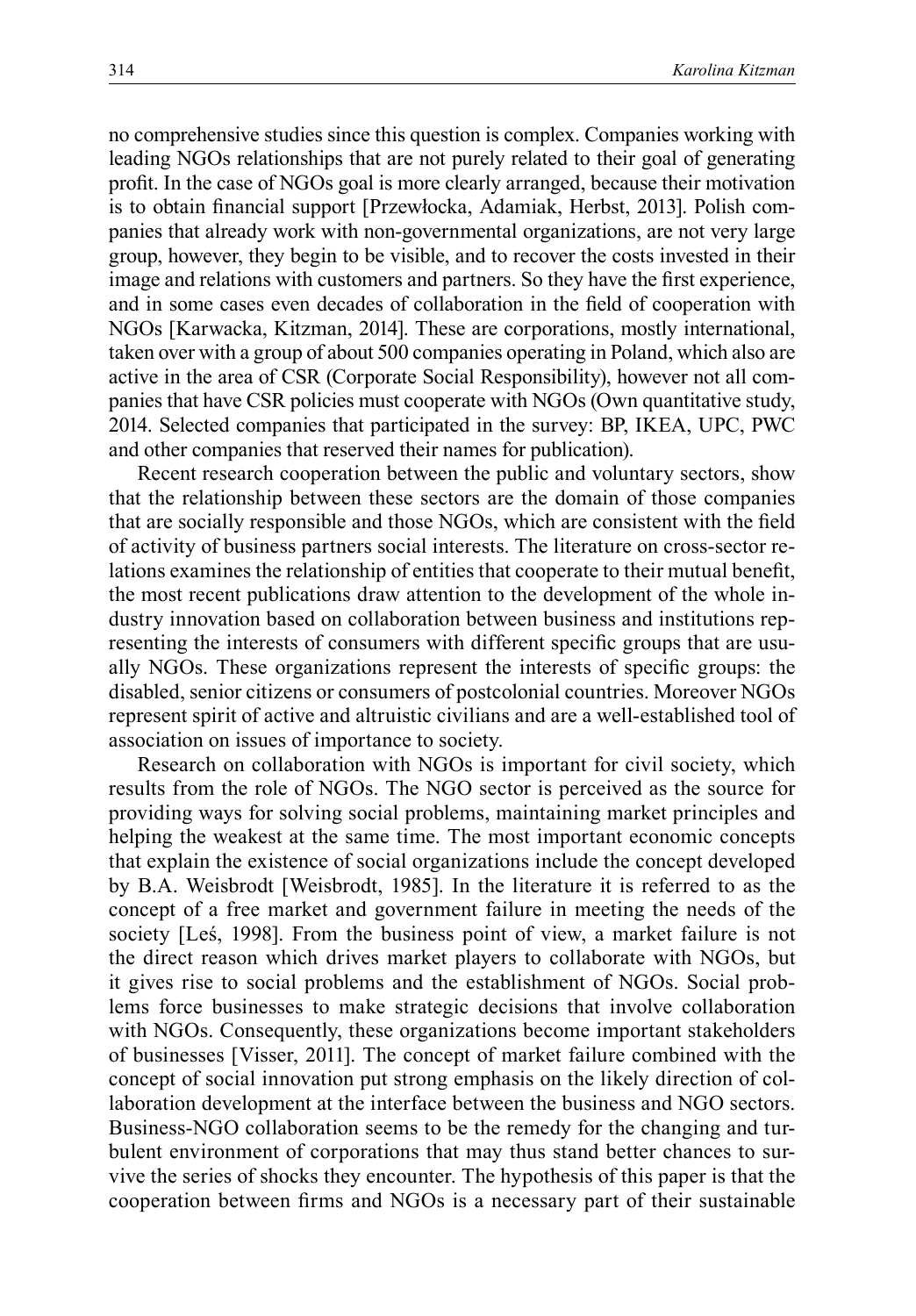strategy in a volatile global environment. For the purposes of this article we assume that sustainability is an economic discipline that examines and develops management processes in which the needs of the present generation are met, without compromising the ability of future generations to meet their own needs [Zoeteman, 2012]. In the subsequent parts the paper will present proposed arrangement of latest management theories related to the cooperation of business and NGOs. Afterwards paper presents holistic management business-NGO cooperation model and subsequently business strategies where this type of cooperation is fulfilled. All concepts of cooperation demonstrate connection between cooperation and sustainability.

## Structure of NGO-business cooperation theory

Theorists represent different approaches to cooperation. While there are many relations theories of great importance, it is so rapidly expanding field that is not structured yet. We try to structure selected important theories of cooperation between business and NGOs. Moving on from the widest to the narrowest approach of cooperation between business and NGOs we can see that cooperation is one of many types of their relationships, where the reason for the existence of the relationship are their strategic objectives. Linking strategic objectives of non-governmental organizations with the strategic objectives of enterprises occurs when business is trying to achieve with the help of non-governmental organizations such strategic objectives as: acquiring knowledge about new markets, acquiring a new group of consumers or the creation of a new product or improvement [Karwacka, Kitzman, 2014]. NGO's objectives are financial support and professionalization [Przewłocka, Adamiak, Herbst, 2013]. A. Najam's [Bogacz-Wojtanowska, 2013] general types of relations such as: cooperation, confrontation, complementarity, cooptation; focus on the purposes and methods of achieving strategic objectives of each related organization as an important point of reference. According to A. Najam relationships involving the cooperation is based on the sharing similar goals and methods of operation. It requires sharing the common standards, open communication and the coordination of its activities at least in fragmentary area. Relationships involving confrontation – it's diversity goals and hostile relations nonprofit and public organizations, which may be a manifestation of social protests against the other sector. Complementarity, also is to have common goals, but different ways of doing things, and cooperation is based on complementarity.

A more detailed approach to co-operation between business and NGOs rely on creating specific forms of cooperation by itself is represented by J.J. Cordes and C.E. Stuerle (2009). They described five organizational forms of cooperation non-profit entities with business that show how the third sector can take the role of business and for what purpose:

– **job training** – where nonprofits create and operate business as means of providing training, rehabilitation and employment to groups such as paroled criminals, drugs addict, and the disabled, the business are run as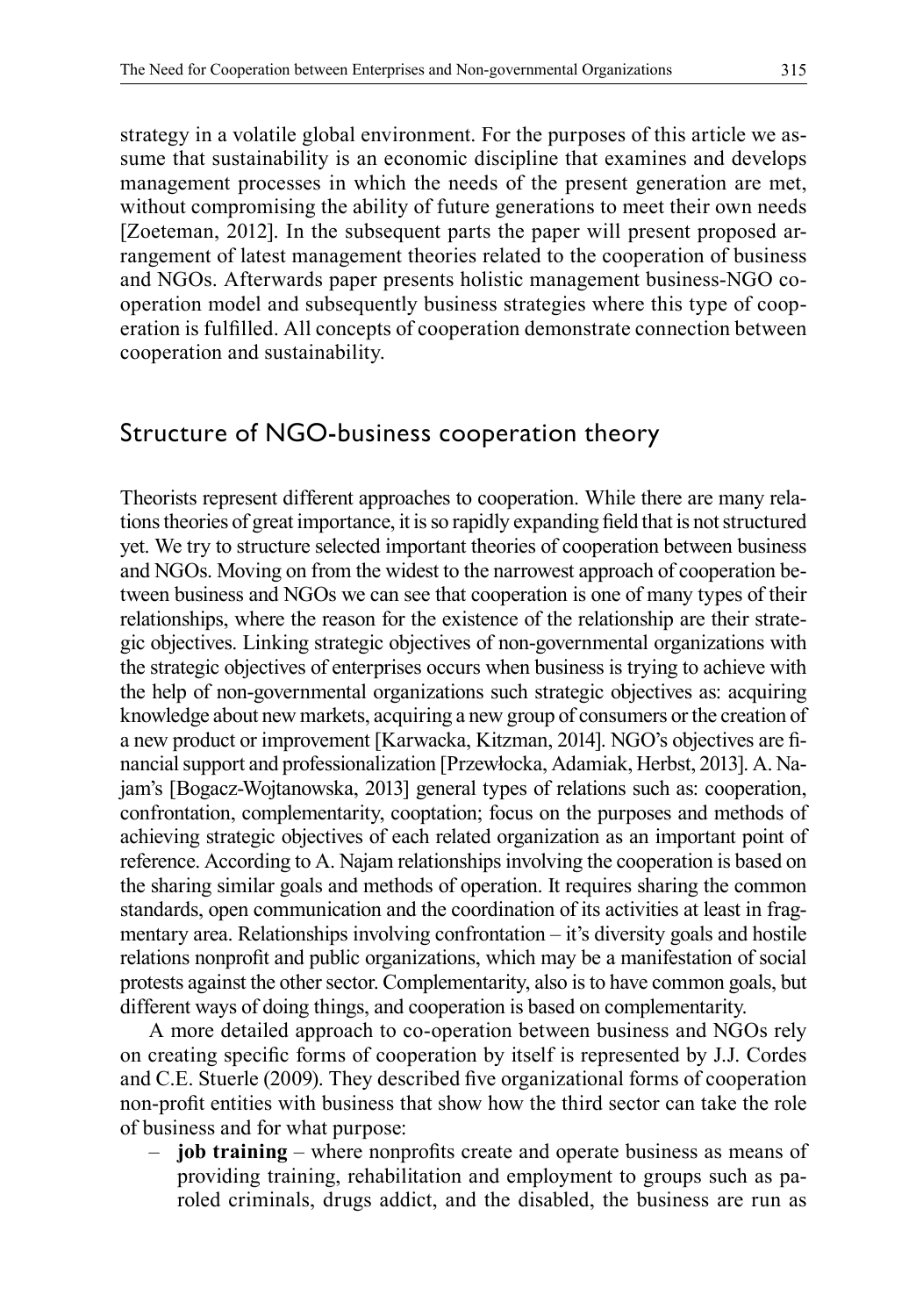a training schools, and jobs are an integral part of the rehabilitation, a side financial benefit, which is increasingly recognized as important;

- **nonprofit ventures and the double bottom line** non-governmental organization that coordinates the production and sale, which is conditioned us in a typical enterprise, line of financial performance and line of social results that does not express itself in profit but social benefits;
- **nonprofits conglomerates** nonprofits strategic revenue diversification by reduction of their dependence on any single income source by diversification, nonprofits have experimented with new program activities and taken advantage of considerable flexibility allowed by law to create complex structures involving nonprofit subsidiaries, for-profit subsidiaries, and partnerships with for-profit organizations;
- *quid pro quo* nonprofits are able to exploit certain unique asset for financial gain in collaboration with for-profit;
- **for-profit socially responsible business** the last type shows how business can take up a role of nonprofit, the blurring of organizational boundaries can go in opposite direction, when companies operate socially as part of its business strategy, not only on the basis of corporate foundations.

**For-profit socially responsible business** form was mentioned as separate from others and no cooperation with NGO is indicated here. However socially operating business without non-profit partner is rare example as NGOs are those entities that has direct contact with social problems [Own qualitative study, 2013]. Moreover, most of international corporations located in Poland and medium sized polish enterprises do not have socially responsible business strategies nevertheless they cooperate with NGOs [own quantitative study, 2014]. J. Cordes and C.E. Stuerle all other forms relies on cooperation between the NGOs and the business sector. However, this latter form, where business is guided by social objectives as the part of their business strategy may be present as well in all their previously mentioned forms of cooperation. It is possible in case of socially responsible business that operates in the current sustainable management. This type of business, despite its focus on profit is also committed to ethical principles, assesses the stakeholders in the long term.

C. Huxham created another typology of cross-sector cooperation that have character degrees – the network, coordination, cooperation and partnership cooperation. C. Huxam and J.E. Austin represent groundbreaking approach to business-NGOs relations theory, which implies a different degrees of proficiency. J.E. Austin's model Collaboration Continuum requires a separate discussion because of the unique approach to cooperation as a dynamic process and will be discussed separately in this paper. C. Huxam's network type involves the exchange of information between the partners, which, according to E. Bogacz-Wojtanowska is the easiest form of cooperation [Bogacz-Wojtanowska, 2013]. Difficulties in the exchange of information, however, there are situations where market and non- -governmental actors exchange information within the next more advanced types of cooperation. When the information becomes a resource that is common or separate. Coordination is based on common goals, but not including the operation of joint resources, but the resources separately. While cooperation is to include the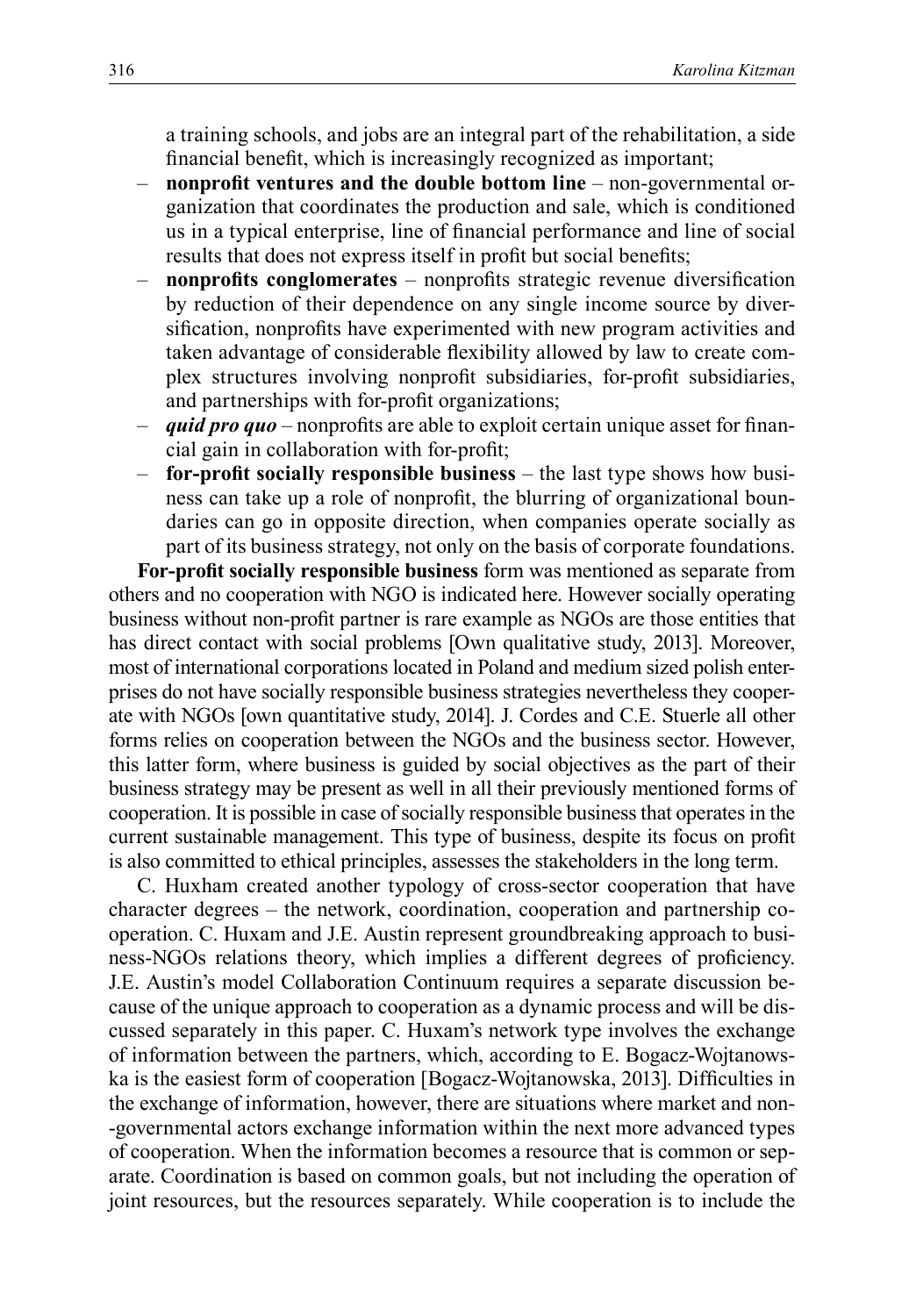activities of common resources. So based on the integration of these resources, which until now have been regarded as mutually exclusive. The last type – the partnership is characterized by increasing the competencies of all cooperating parties. Competencies are a necessary requirement, which demonstrates the organization's ability to work with organizations in other sectors. "(…) partnership as a target, is the most desirable. It seems, however, that it is very difficult to enter, especially in underdeveloped local socio-economic systems, with economically weak and little active non-governmental organizations".

In conclusion, the theory of co-operation between business and NGOs, which basically discusses the relationship of institutions opposite in their essence, always coming to address the problem of closest relations that may occur in positive terms as integration or partnership or in negative terms, as hybridization. However, hybridization is regarded as a negative when it concerns business domination over NGOs. Hybridization consists on the creation of social enterprises is an innovative solution for solving social problems.

### Model of cross-sector collaboration process

Collaboration Continuum model of J.E. Austin [2000] is the only one and most significant among the models of cooperation, where the interaction is a continuous process that accompanies entities, is constant in its essence, but is subject to change. According to Collaboration Continuum model cross-sector cooperation is considered as a process. J.E. Austin noted that cross-sector relationships have many forms and develop over time that leads to assumption that many forms of interaction between non-profit organizations and corporations are the continuum. According to J.E. Austin model the aim of cooperation is integration stage that is characteristic by a strong, strategic combination of entities, where projects are managed at all levels in the organization, with the support of the board and the direct involvement of employees in cooperation, where establish direct relations between employees of partner organizations through active educational and motivational systems, where organizational culture change under its influence, and the employees are aware of the mutual benefits for the organization and these investments are mutual organizations, in order to obtain mutual return.

Cooperation within the meaning of J.E. Austin is a process that leads to full integration, this process involves the gradual building of relationships between organizations and involves making strategic decisions by the partners. The process of J.E. Austin is thus a transition from stage to stage, but it is a long-term rather than automatic. In the integration stage of cooperation between the actors is here understood as a separate structure, built as a result of the process of development cooperation. The accumulation stage attributes of integration makes it close abstraction and rarely occurs in reality. "Relatively few NGOs and companies advanced to this degree of integration, but those farsighted partners that have are reaping what they see themselves as a significant benefits" (Austin, 2000).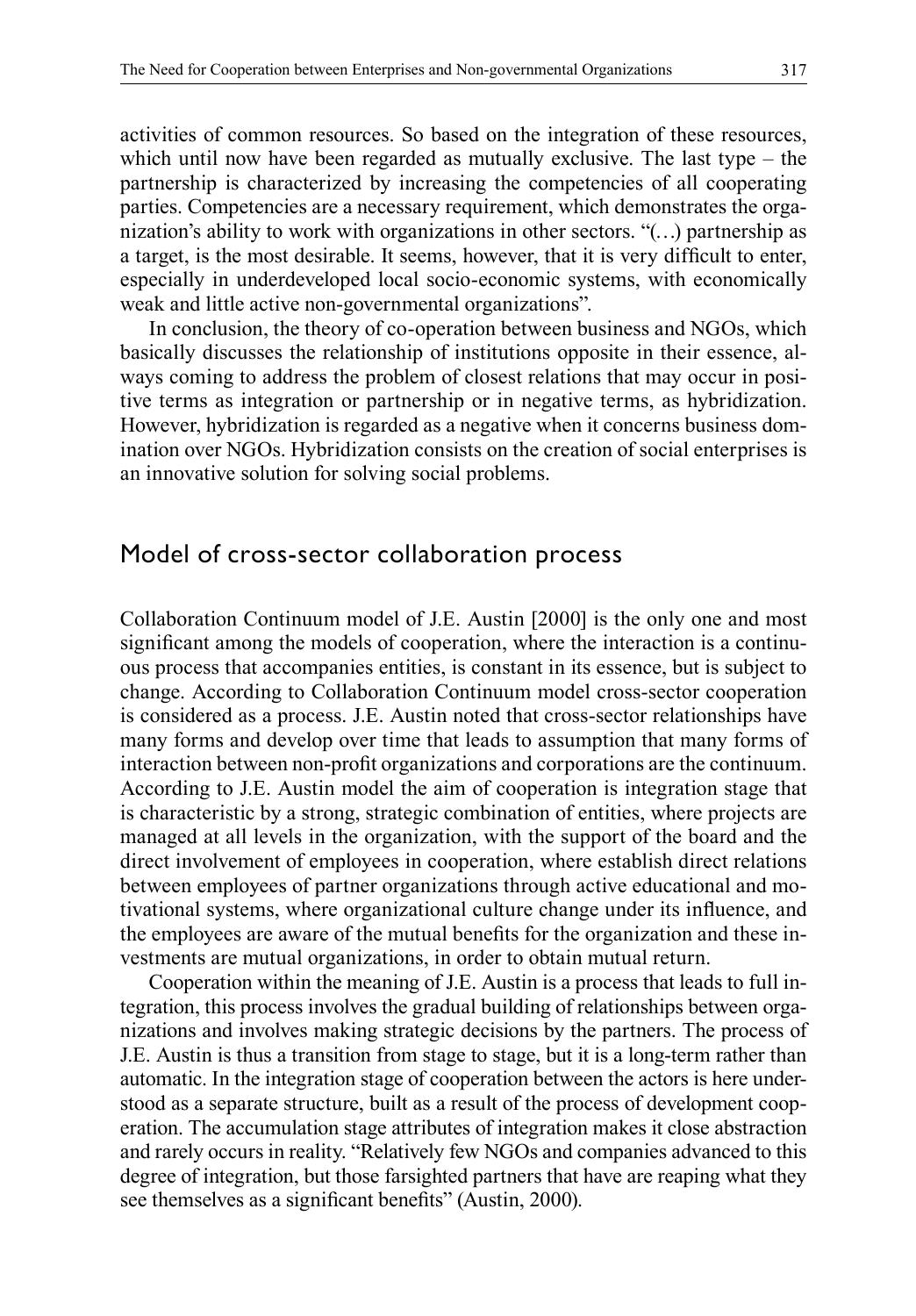|                            | Philantropic – CSR<br>in 70' and 80'                                                                                                                                                                                                                                                                                                            | Transactional-<br>institutionalized CSR<br>from 90' to 2011                                                                                                                                                                                                                                                        | Integrative - CSR 2.0<br>from 2011                                                                                                                                                                                                                                                                              |
|----------------------------|-------------------------------------------------------------------------------------------------------------------------------------------------------------------------------------------------------------------------------------------------------------------------------------------------------------------------------------------------|--------------------------------------------------------------------------------------------------------------------------------------------------------------------------------------------------------------------------------------------------------------------------------------------------------------------|-----------------------------------------------------------------------------------------------------------------------------------------------------------------------------------------------------------------------------------------------------------------------------------------------------------------|
| Collaboration<br>mind-set  | - Gratefulness and<br>charity syndroms<br>- Minimal in defining<br>activities<br>- Separeteness                                                                                                                                                                                                                                                 | - Partnering mind-set<br>- Increased understan-<br>ding and trust                                                                                                                                                                                                                                                  | - We mentality in place of<br>us versus them                                                                                                                                                                                                                                                                    |
| alignment<br>Strategic     | - Minimal fit required<br>beyond a shared<br>interest in particular<br>issue area                                                                                                                                                                                                                                                               | Overlap in mission<br>and values<br>- Shared visioning at<br>top of organization                                                                                                                                                                                                                                   | - Broad scope of activities<br>of strategic significance<br>- Relations as strategic tool<br>- High mission mesh<br>- Shared values                                                                                                                                                                             |
| <b>Collaboration value</b> | - Generic resource<br>transfer<br>- Unequal exchange of<br>resources                                                                                                                                                                                                                                                                            | - Core competency<br>- More equal exchange<br>of resources<br>- Projects of limited<br>scope and risk that<br>demonstrate success                                                                                                                                                                                  | - Projects identified and<br>developed at all levels<br>in the organization, with<br>leadership support<br>- Joint benefit creation<br>- Need for value renewal<br>- Shared-equity invest-<br>ments for mutual "return"                                                                                         |
| Relationship management    | - Corporate contact<br>usually in communi-<br>ty affairs or founda-<br>tion; nonprofit con-<br>tact person usually<br>in development<br>- Corporate personnel<br>have minimal per-<br>sonal connection to<br>cause<br>- Project progress<br>typically commu-<br>nicated via written<br>status report<br>- Minimal performan-<br>ce expectations | - Expended personal<br>relationships throu-<br>ghout the organiza-<br>tions<br>- Strong personal<br>connections at lea-<br>dership level<br>- Emerging infrastruc-<br>ture, including rela-<br>tionship managers<br>and communication<br>channels<br>- Explicit performance<br>expectations<br>- Informal learning | - Expended opportuni-<br>ties for direct employee<br>involvement in relation-<br>ship<br>- Deep personal relation-<br>ships across organiza-<br>tions<br>- Culture of each orga-<br>nization influence one<br>another<br>- Partner relationship<br>managers<br>- Incentive systems to<br>encourage partnerships |

| Collaboration stages versus CSR development |  |
|---------------------------------------------|--|
|---------------------------------------------|--|

Source: own work based [Austin, 2011].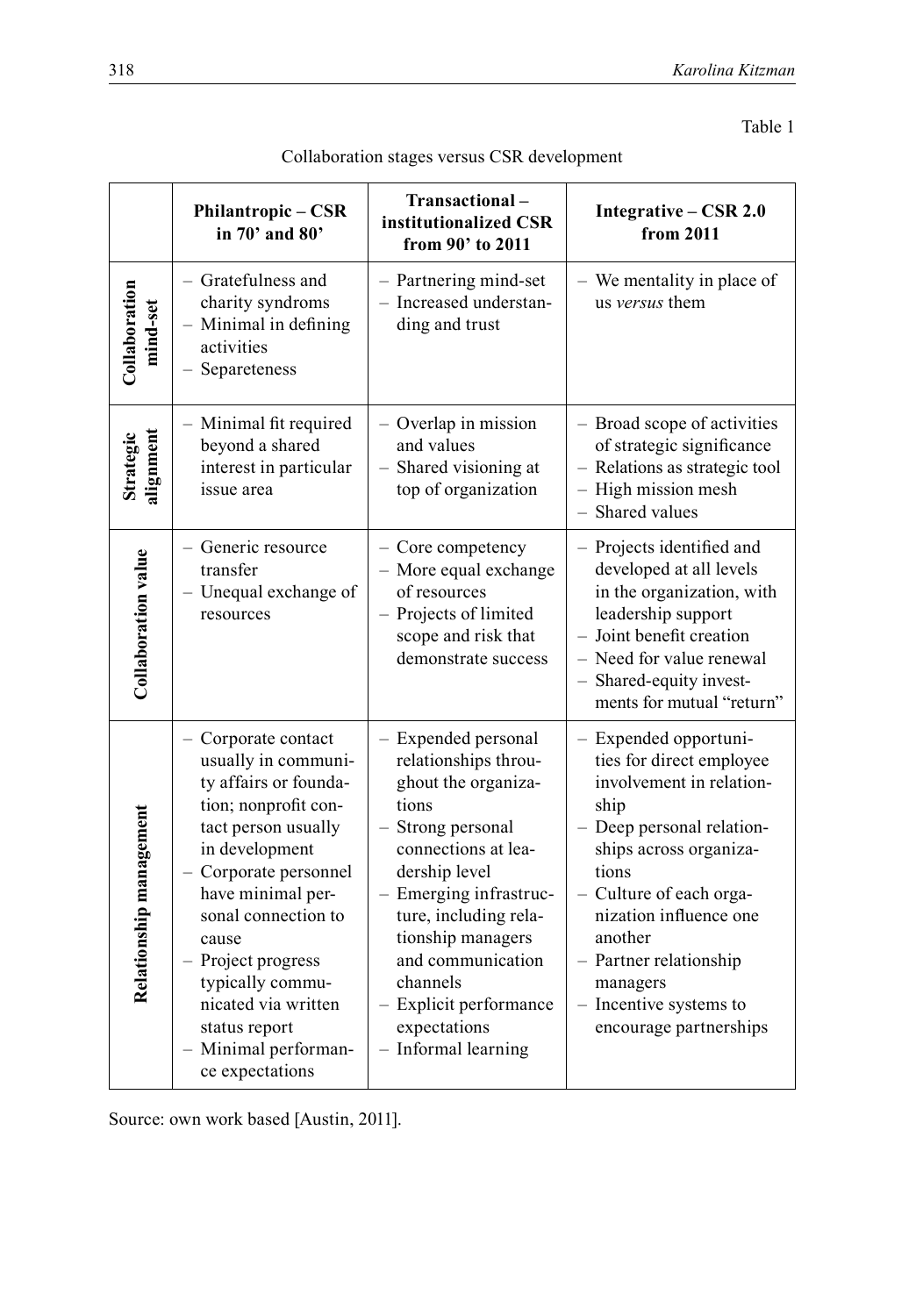Collaboration Continuum is important model for management of cross-sector cooperation, because cooperation is a process not a structure or outcome. The cooperation process by which organizations are looking for a common solution to the problem that would not be solved alone by the NGO. Theorists in recent publications more often notice that problems solved in the process of cooperation lie on the both sides, the non-governmental partners and business as well. The concepts of cooperation that join interest of both partners are new phenomenon however taking place in business practice.

## The business strategies of cross-sector cooperation today

An example of an advanced concept of cooperation on the basis of the integration of NGO and private sector is the concept of CSR 2.0 [Visser, 2011]. In the wake of the discussions related to the profit interests of socially engaged companies developed a model of social responsiveness – CSR 2.0. In this model, working with the nonprofit sector is responsible behavior that is a business response to its social surrounding. CSR 2.0 applies, in particular, the management company, not a cross-sector cooperation, however, is an important voice, influencing the formation of cross-sector cooperation because its foundations are relations. W. Visser strongly emphasizes the role of NGOs in the management of modern enterprises on the basis of a CSR strategy 2.0 [Visser, 2011]. CSR 2.0 is managed in such a way as to meet the needs of local consumers, but at the global level, where the aim is to zero littering the environment and uses resources so far overlooked in other concepts of CSR. Easiest access to this kind of resources and ecological knowledge are just NGOs.

C.K. Prahalad pointed to changes in the management of the company, which on the one hand, the result of higher consumer awareness, and thus require an individualized approach to each client. On the other hand, innovation requires companies broad access to resources. Any such change is impossible without social innovation: flexibility, resilient business processes and focused analytics. Cooperation with NGOs is symptom of this tendency in reformulation of the enterprises management.

As opposed to its predecessors focused on averaging products and services, the new management era, which A. Nicholls and A. Murdock [2012] call the social innovation era, creates business models so as to respond to consumers' needs in as detailed and individualized manner as possible. A. Nichols and A. Murdock define social innovation as a response to the negative social and ecological side effects of the preceding eras. The authors of the "social innovation" term refer to the theoretical and research contribution of C.K. Prahalad, who was the first to observe that the trend shaping the new management era, the era of social innovation, is outsourcing as the common element noticeable in analyses of the business models of different corporations. Outsourcing is omnipresent and used by multiple corporations; it is however special in the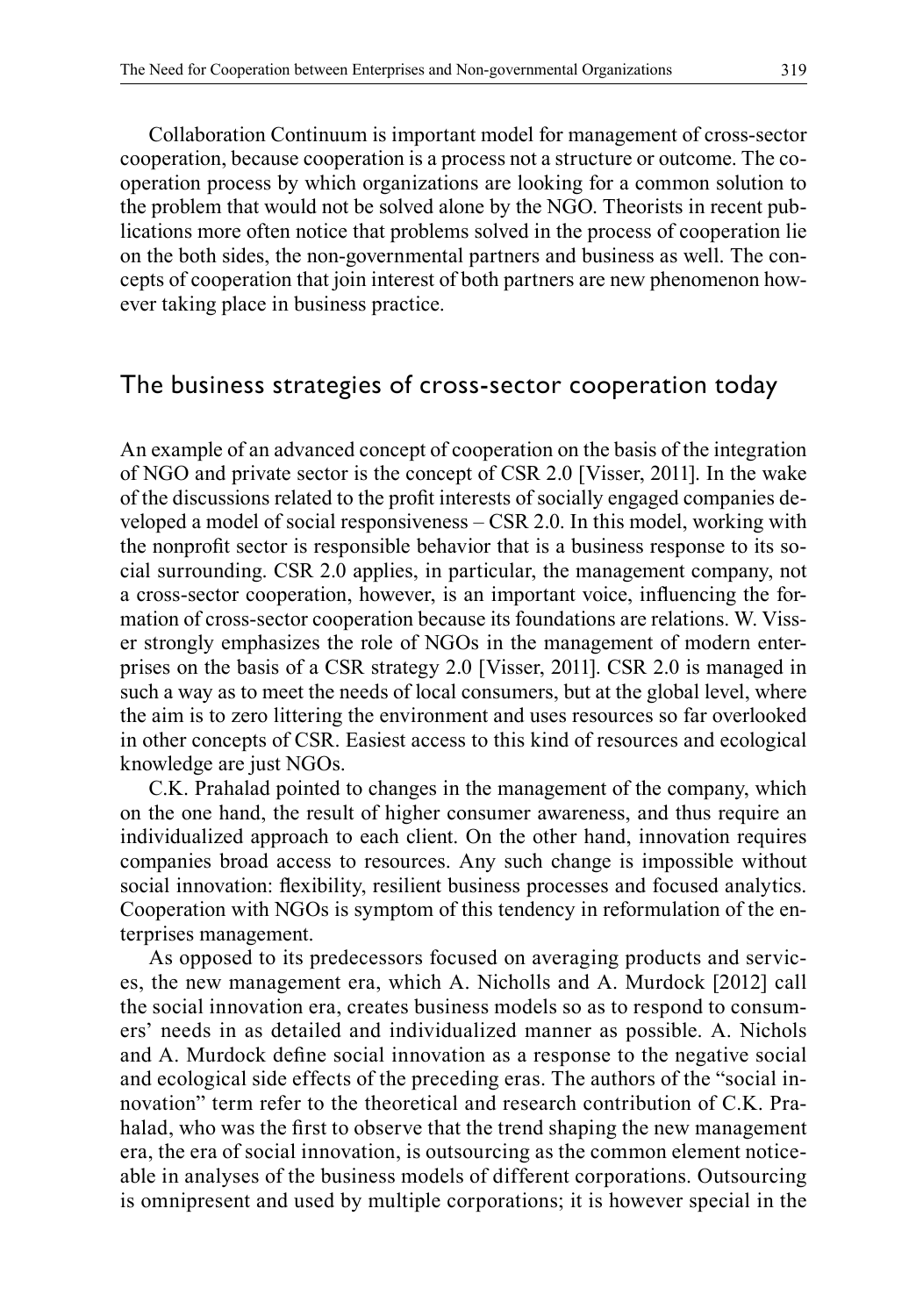

Figure 1. Cooperation factor of innovation

Source: own work based on [Prahalad, 2008, p. 6].

context of the socially engaged corporations as it frequently consists in their collaboration with non-governmental organizations [Prahalad, 2008]. Although the actual term is not used, outsourcing appears in J.E. Austin's analysis of cross-sector collaboration, where in the described cases of collaboration between socially engaged corporations and NGOs, the corporations were involved in activities that could have been outsourced: the testing of products by NGO personnel, establishing contacts with suppliers, or development of entire distribution channels. "These activities represent the fastest growing marketing expenditure category, pumping around a half-billion dollars into NPO collaborators. Many of these collaborations are the participants' initial relationships and are not preceded by a philanthropic stage relationship" [Austin, 2000]. In absence of specific relations with non-governmental organizations, such activities might also be carried out on the business to business basis. Own research also confirmed that some corporations outsource specific tasks to third sector entities. This is illustrated by a respondent's following statement: "We outsource it to ARF as we have corporate accounting and no experts in the settlement of donations, for which reason we receive support from our social partner: every now and then, we ask them over for a review to check and verify the accounts" [own quantitative study, 2013]. J.E. Austin stresses that long-term collaboration with NGOs makes it possible to establish a relationship strong enough to be profitable to both parties. On the basis of various alliances, J.E. Austin analyzed the cross-sectoral relations to find that the most mature and sustainable form of collaboration between the for profit and the not for profit sector is the integrative level, where the cross-sectoral relation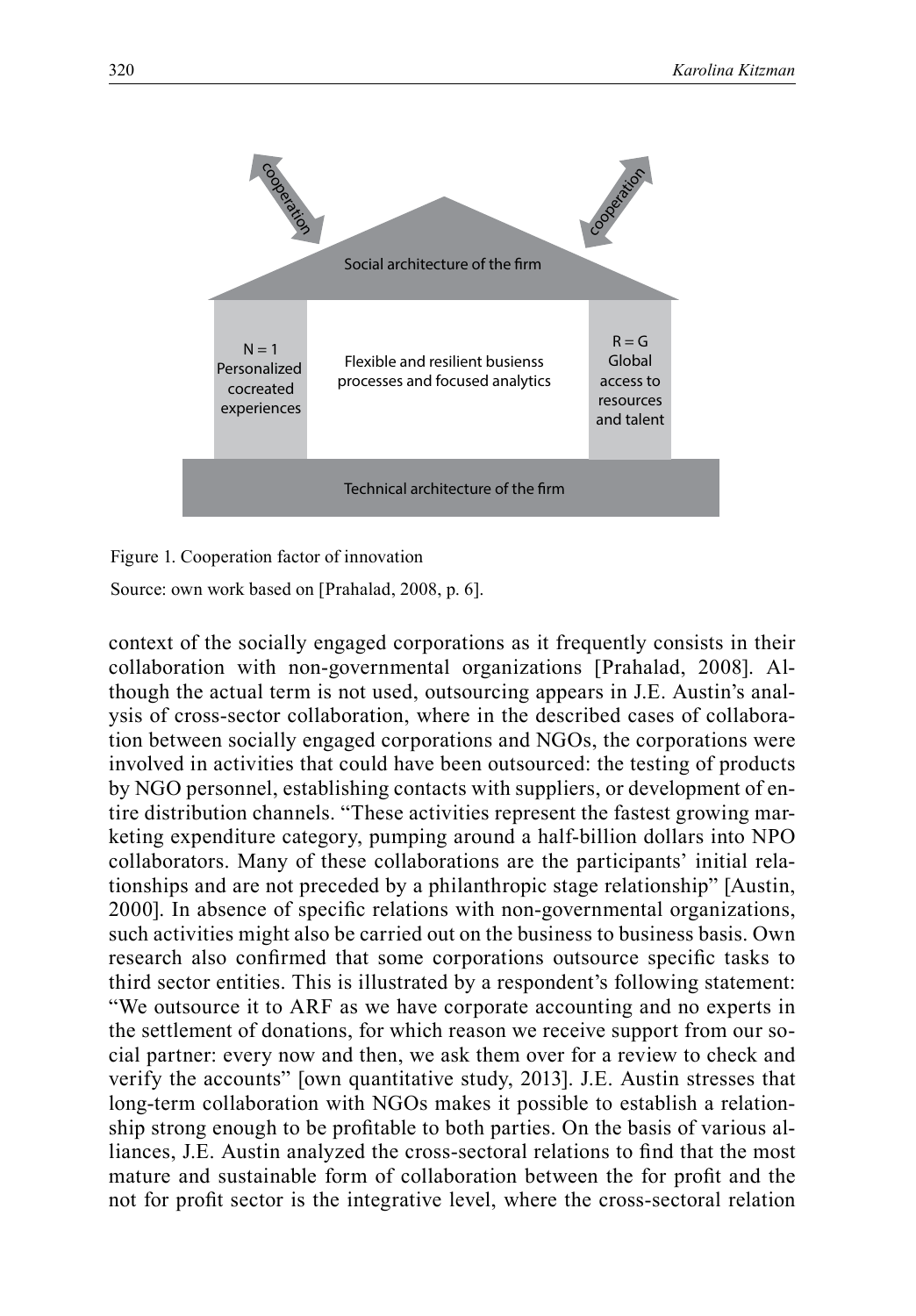is a strategic tool used to implement the corporation's key projects with the NGO – from the corporation's perspective – accomplishing that corporation's business objectives, and the corporation – from the NGO's perspective – accomplishing social objectives. At this level of collaboration, the two parties tend to strongly identify themselves with each other. J.E. Austin also distinguished two other phases: philanthropic and transactional, that may result in the corporation's reaching the integrative collaboration level. The corporation may also stop at the initial level of collaboration; however, the cases analyzed by J. E. Austin evidence the developmental nature of the business-NGO collaboration. Austin also noted the key role of the corporation's management in the establishing of alliances between business and social sector organizations. He stresses that the managers must be the authors, legitimizers and motivators of the alliances. Without their initiative and engagement, collaboration will never reach the integrative level. In the light of the theory of J.E. Austin collaboration between business and NGO partners reflects the organizational culture. Cooperation is characterized by a bi-directional impact shaped it in the process of long-term relationships. They are important foundation of organizational collaborative culture.

Collaborative culture depends as well on leaders. Van den Brink classified the stages of development of leaders and organizations which he treated as identical. This means that the leader's development results in the organization's development [Van den Brink, 2012]. The consecutive stages of the leader's and the organization's development correspond with each other at all levels. Van den Brink observes that the supreme phases of leadership development constitute challenges for 21st century corporations. It is however recommended that such further phases of leadership development be pursued so as to build fully sustainable corporations.

Also the social innovation conception bases on mutual advantages; however, Nicholls and Murdock argue that social innovation is not only required in view of the profits derived by the corporation from collaboration, but may also help remedy market crisis situations [Nicholls, Murdock, 2012]. Of the three types of social innovation, the authors define incremental innovation as the one that helps remedy a diagnosed crisis through elimination of negative side effects and institutional errors occurring on a given market. Incremental innovation focuses on product and service solutions. All examples of application of incremental innovation involve the for profit – not for profit relation, where the market creates the scope for corporations or non-governmental organizations that deliver services and products to consumers who would not purchase such services and products from suppliers whose offer is targeted at developed markets. The BOP [Bottom of the Pyramid, Prahalad, 2009] consumers only become consumers when they get an offer tailored to their needs. As shown by examples described by C.K. Prahalad, relations with non-governmental organizations combined with knowledge of BOP consumers' needs are required to create a specially tailored product for the new and so far unnoticed BOP customers.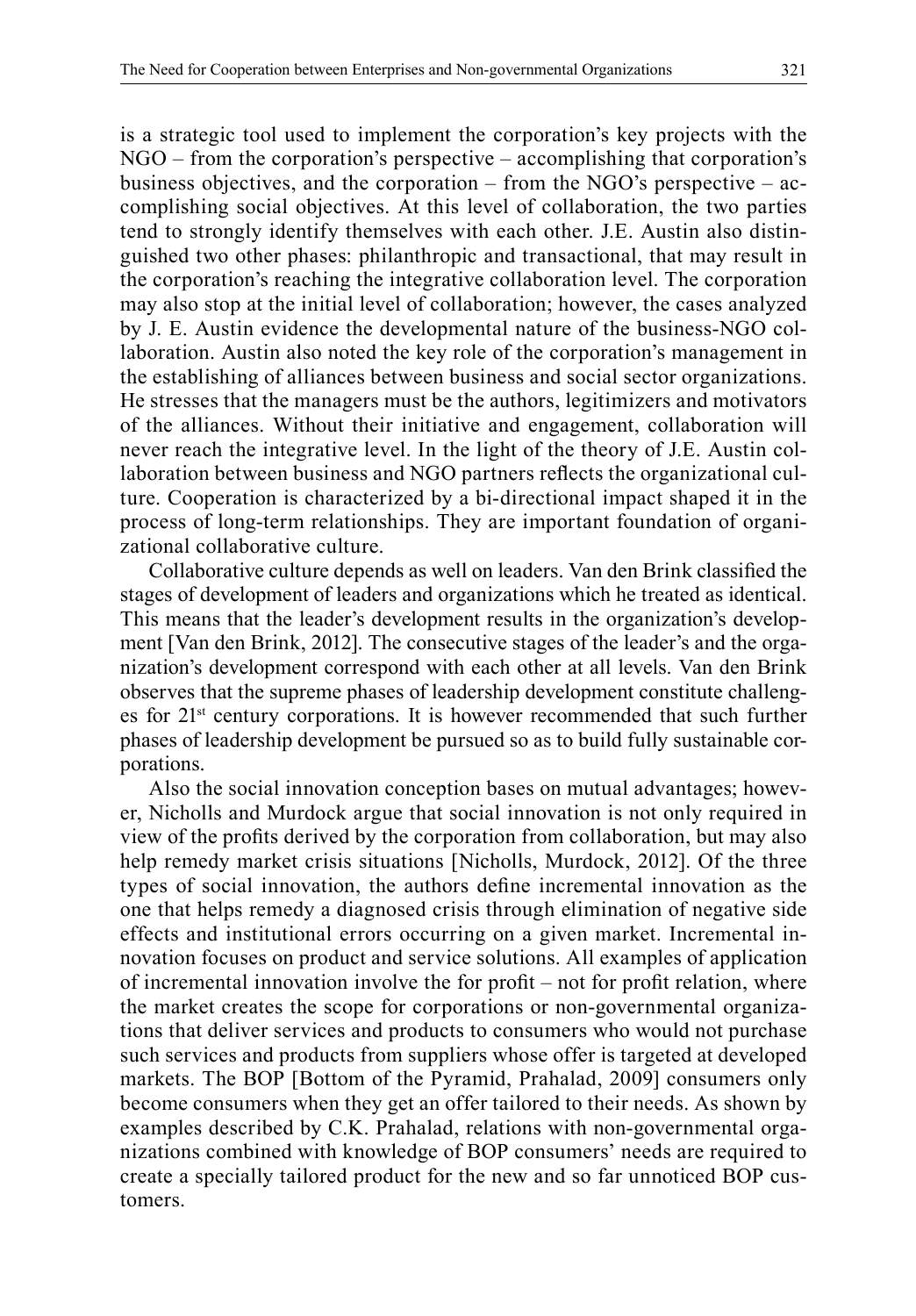### Recapitulation

Cooperation between non-governmental sector and the private sector is a real phenomenon, having different degrees of severity and intensity depending on the market. Surely this is a phenomenon that is currently extensively studied. It is a manifestation of some of the megatrends. Megatrends theory of J. Naisbitt [1982] includes reality as a whole and in general post-industrial society. Cooperation between different organizations trend, such as NGOs and enterprises, is the result of the transition to the network. Although collaboration is a challenge, considering different aims of non-profit and for profit, entities is also an investment in the ability to stay on the market.

First own researches in Poland indicate differences in cooperation between the domestic and the united states market (second was reflected in the Collaboration Continuum model). Nevertheless, the fact is cooperation has global dimension that is used to rapprochement to local costumers. Cooperation became a standard in international corporations. The benefits of cooperation depend on investment in this relation. When the maximum involvement of the company declared benefits are: branding benefits, risk management, cost reduction, staff development, creation and development of new products, entering new markets, the survival of turbulence.

The phenomenon of cooperation between the third sector and business is an effect of following management strategies:

- outsourcing as a widely used management style (C.K. Prahalad);
- the pursuit of innovation in order to maintain enterprise competitiveness and sustainability (A. Murdock, A. Nichols);
- responsiveness (W. Visser).

Sellection of management strategies stresses the problem of finding solutions for meeting of present collective (clients, NGO beneficiaries) needs in the light of responsibility for the future generations. Responsiveness is a symptom of a change toward thinking that poor citizens are as well clients. Innovation manifests ability of companies to react quickly on social change and turbulence. Outsourcing indicates ability of sharing tasks and targets. All mentioned above are actual challenges for civil society in sustainable development. Cooperation between such different structures such as enterprises and NGOs is a mean to achieve those challenges.

Intersectoral collaboration presently is a response to the another latest economic theories that take into consideration the redefinition of the company, which is located on the border of sectors [Jackson, 2011] or a social architecture [Prachalad, 2008]. It is still unclear whether any of the new definition of the company will become a new paradigm in economics and management, however, we observe the actual behavior of entities that leads to assumption that cooperation is an important aspect of the development of sustainable organizations. Certainly business-NGO cooperation is an essential element of the sustainability strategy, however it is not known if companies intentionally involve NGOs in the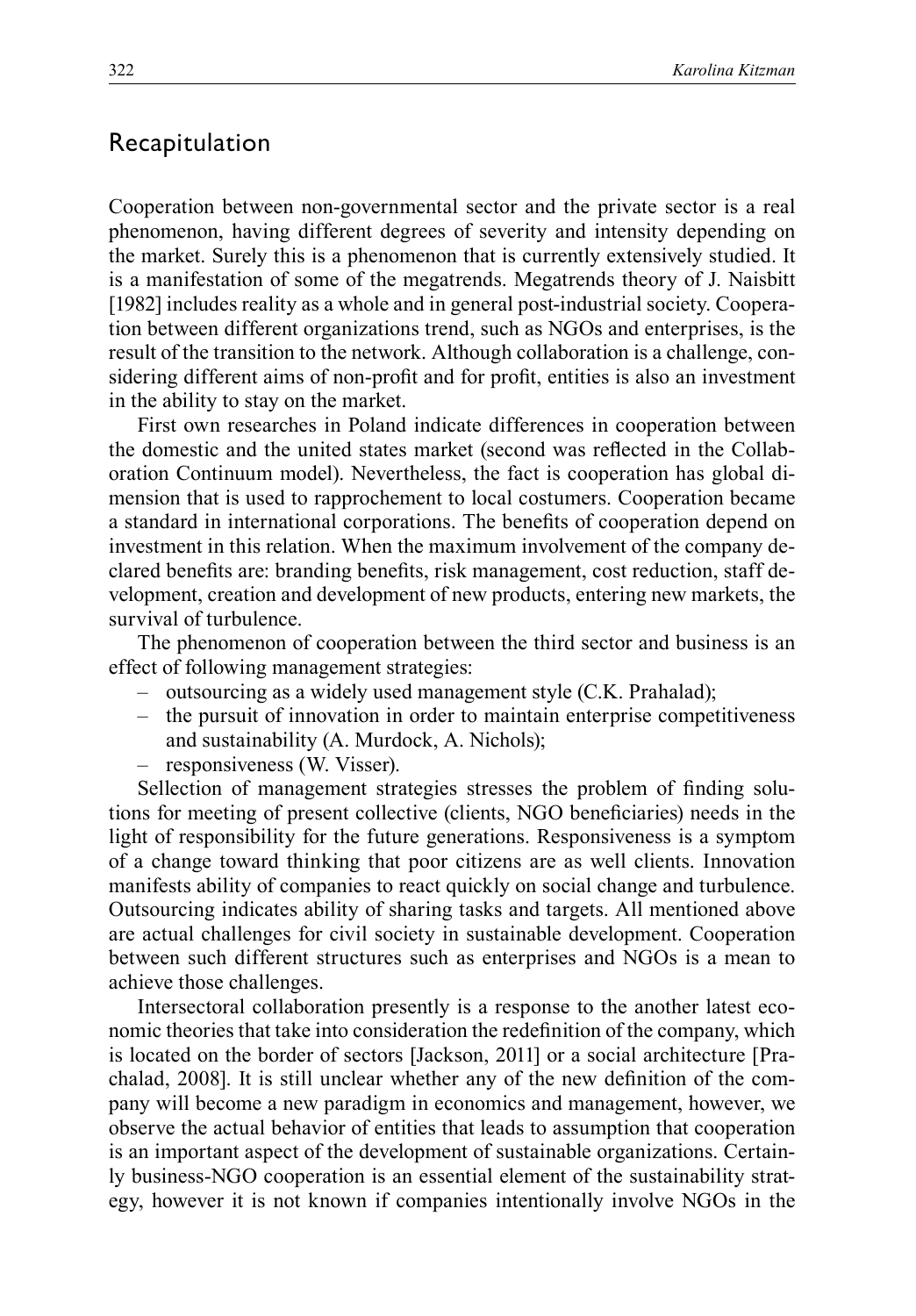actual development and implementation of sustainability strategies or is it benefit from accidental relations. It is also unknown the level of importance of their relations comparing to other stakeholders. These issues require quantitative research. However, given case studies, the latest theories and trends analysis, shows that business-NGO cooperation brings mutual benefits in the field of maintenance in its mission and become essential in long term strategies.

## References

- Austin J.E. (2000), *The Collaboration Challenge: How Nonprofits and Businesses Succeed Through Strategic Alliances*, Jossay-Bass, New York, p. 20–108.
- Austin J.E., Seitanidi M.M. (2012), *Collaborative Value Creation: A Review of Partnering Between Nonprofits and Businesses: Part I. Value Creation Spectrum and Collaboration Stages*, "Nonprofit and Voluntary Sector Quarterly", no. 41, p. 727–746.
- Austin J.E., Seitanidi M.M. (2012), *Collaborative Value Creation: A Review of Partnering Between Nonprofits and Businesses: Part II. Value Creation Spectrum and Collaboration Stages*, "Nonprofit and Voluntary Sector Quarterly", no. 41, p. 930–952.
- Bendell J. (ed.) (2000), *Terms for Endearment. Business, NGOs and Sustainable Development*, Greenleaf Publishing.
- Bogacz-Wojtanowska E. (2013), *Zdolności organizacyjne a współdziałanie organizacji pozarządowych*, Instytut Spraw Publicznych UJ, Kraków.
- Cordes J.J., Stuerle C.E. (2009), *Nonprofits and Business*, The Urban Institute Press, Washington, p. 49–53.
- European Comission (2011), *A Renewed EU Strategy 2011–14 for Corporate Social Responsibility*, Brussels.
- Harris M. (2012), *Nonprofits and Business: Toward a Subfield of Nonprofit Studies*, "Nonprofit and Voluntary Sector Quarterly", no. 41, p. 892–913.
- Jackson T. (2011), *Prosperity without Growth: Economics for a Finite Planet*, Earthscan, London.
- Karwacka M., Kitzman K. (2014), *The Socially Engaged Corporation – Attitudes and Knowl*edge Related to Collaboration with Non-governmental Organizations. The Impact of *Business-NGO Relations on Gaining New Customers*, "Foundations of Management", no 6(3), p. 41–43.
- Kersten W., Akdanova E., Zoeteman K. (2012), *NGOs and Sustainability Attitudes*, [in:] K. Zoeteman (ed.), *Sustainable Development Drivers: The Role of Leadership in Government, Business and NGO Performance*, Edward Elgar, Northamton, p. 229–248.
- Kotler P., Lee N. (2005), *Corporate Social Responsibility, Doing the Most Good for Your Company and Your Cause*, Wiley, Hoboken.
- Leś E. (1988), *Organizacje społeczne: studium porównawcze*, Program Phare Dialog Społeczny NGO's, Warszawa.
- Naisbitt J., Aburdene P. (1990), *Megatrends 2000: The New Directions for the 1990's*, William Morrow, New York.